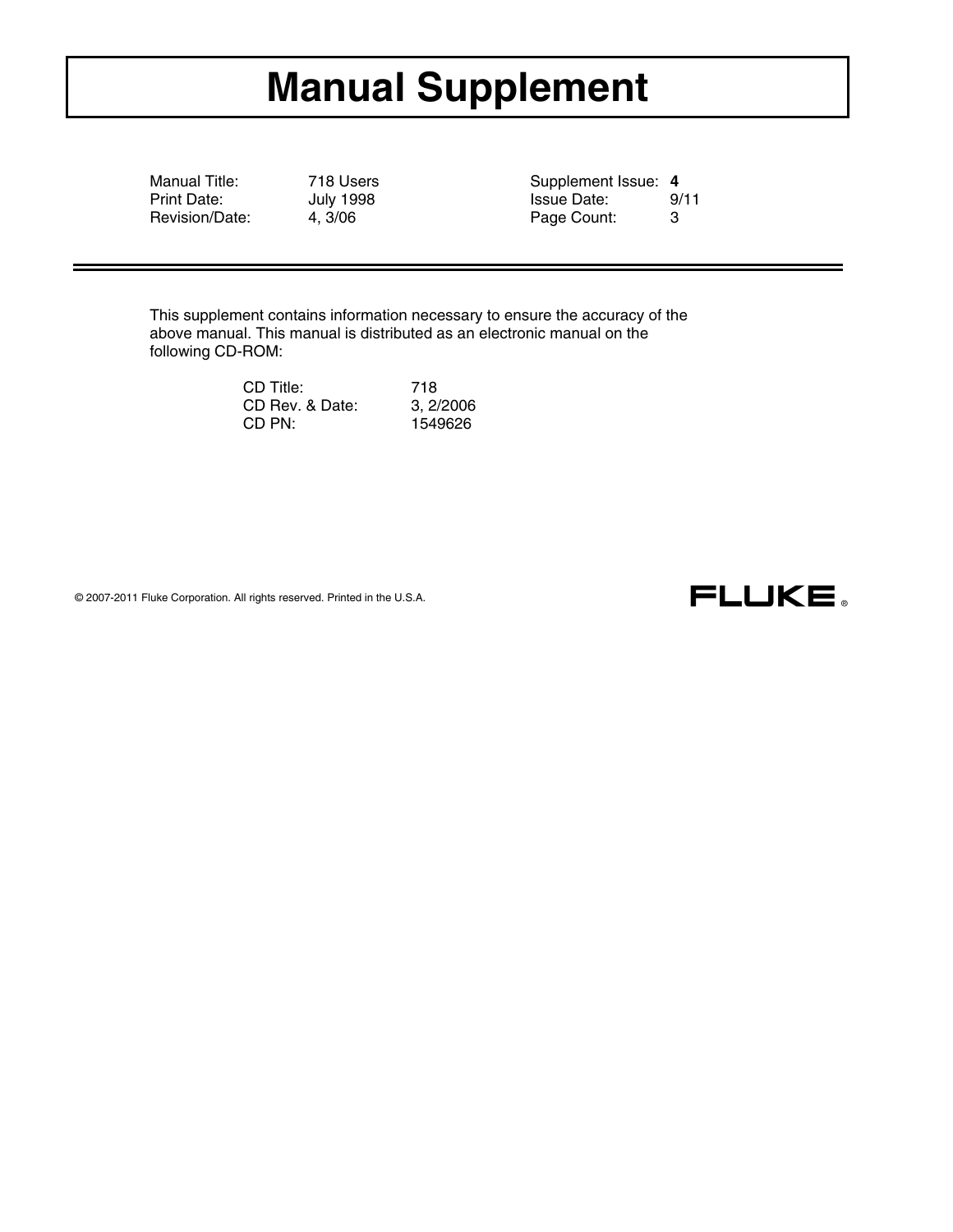#### **Change #1, 41517**

On page 26, following the **Weight** specification add:

**Protection Class: Pollution Degree II** 

#### **Change #2**

On page 5, under **Table 3**, add the following:



 $\sum_{\text{N10140}}$  Conforms to relative Australian standards

### **Change #3**

On page 1, replace the fifth paragraph with the following:

Your Calibrator is supplied with a holster, two installed 9 V alkaline batteries, one set of TL75 test leads, one set of AC70A alligator clips, a Product Overview Manual, and a CD-Rom.

#### **Change #4, 59695**

On page 1, under the *Pressure Calibrator* heading replace the first paragraph with:

The Calibrator makes 5-digit pressure readings in the following units: psi, inH<sub>2</sub>O at 4 °C, inH<sub>2</sub>O at 20 °C, kPa, cmH<sub>2</sub>O at 4 °C, cmH<sub>2</sub>O at 20 °C, bar, mbar, kg/cm<sup>2</sup>, inHg, mmHg, and inH<sub>2</sub>O at 60 °F.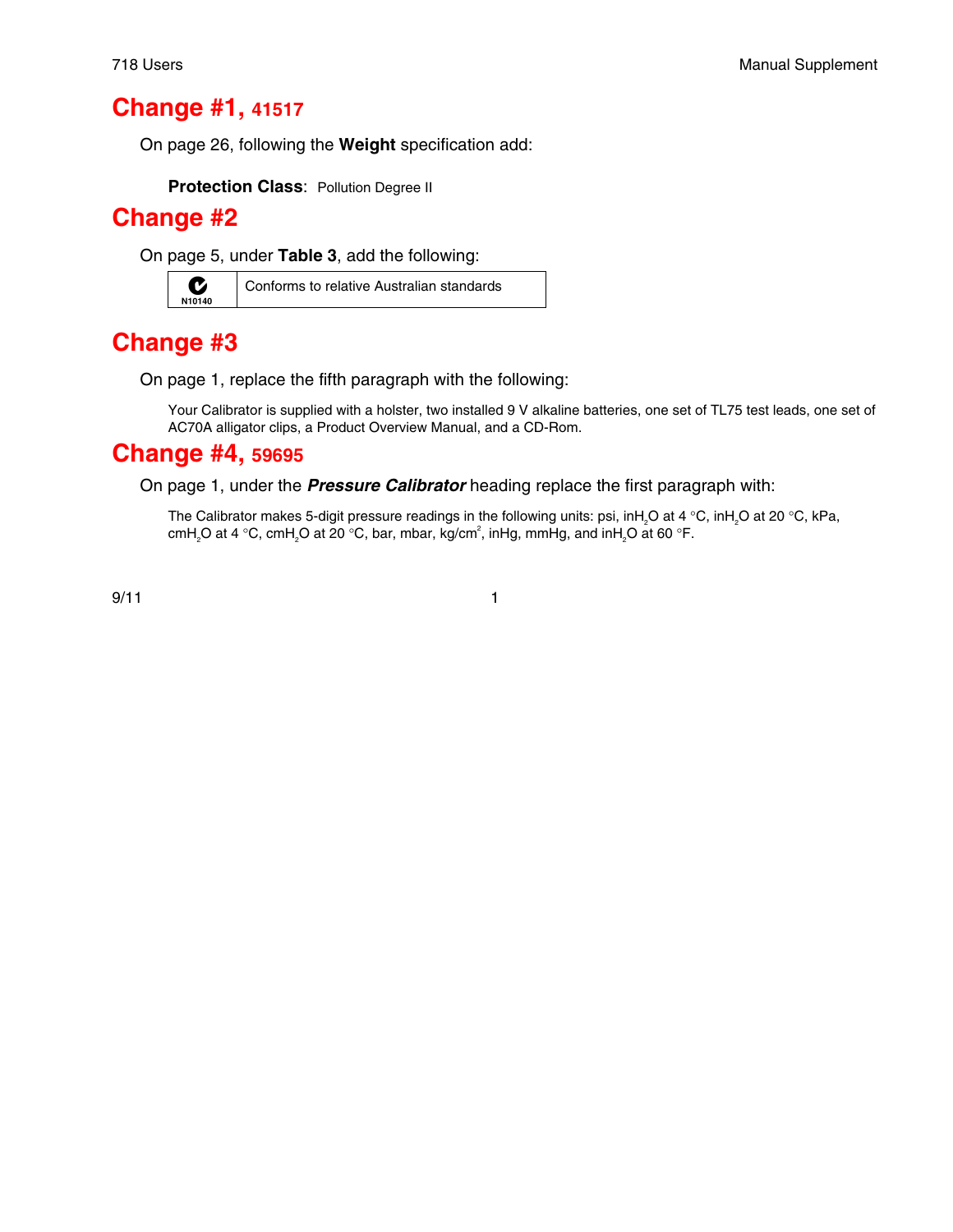#### On page 2, add the following to **Table 1**:

in $H_2O$  at 60 °F

On page 25, replace the *Pressure Sensor Input* Table with:

*Pressure Sensor Input*

| <b>Model</b>                                                                                                                    | Range          | Max       | Accuracy <sup>[1]</sup> |            |
|---------------------------------------------------------------------------------------------------------------------------------|----------------|-----------|-------------------------|------------|
|                                                                                                                                 |                |           | 6 month                 | 1 year     |
| 718 1G                                                                                                                          | -1 to 1 psi    | 5 psi     |                         | 0.050%     |
|                                                                                                                                 | -7 to 7 kPa    | 34.5 kPa  | 0.050%                  |            |
| 718<br>30G                                                                                                                      | -12 to 30 psi  | 60 psi    | $0.025 \%$              | $0.035 \%$ |
|                                                                                                                                 | -83 to 207 kPa | 413 kPa   |                         |            |
| 718<br>100G                                                                                                                     | -12 to 100 psi | 200 psi   | 0.025%                  | $0.035 \%$ |
|                                                                                                                                 | -83 to 690 kPa | $1.4$ mPa |                         |            |
| 718<br>300G                                                                                                                     | -12 to 300 psi | 375 psi   |                         |            |
|                                                                                                                                 | -83 to 2.1 mPa | $2.6$ mPa | 0.035%                  | 0.050%     |
| [1]<br>In an RF field of 1 V/m to 3 V/m between the frequencies of<br>1.4 GHz to 2.0 GHz, add 120 counts to specified accuracy. |                |           |                         |            |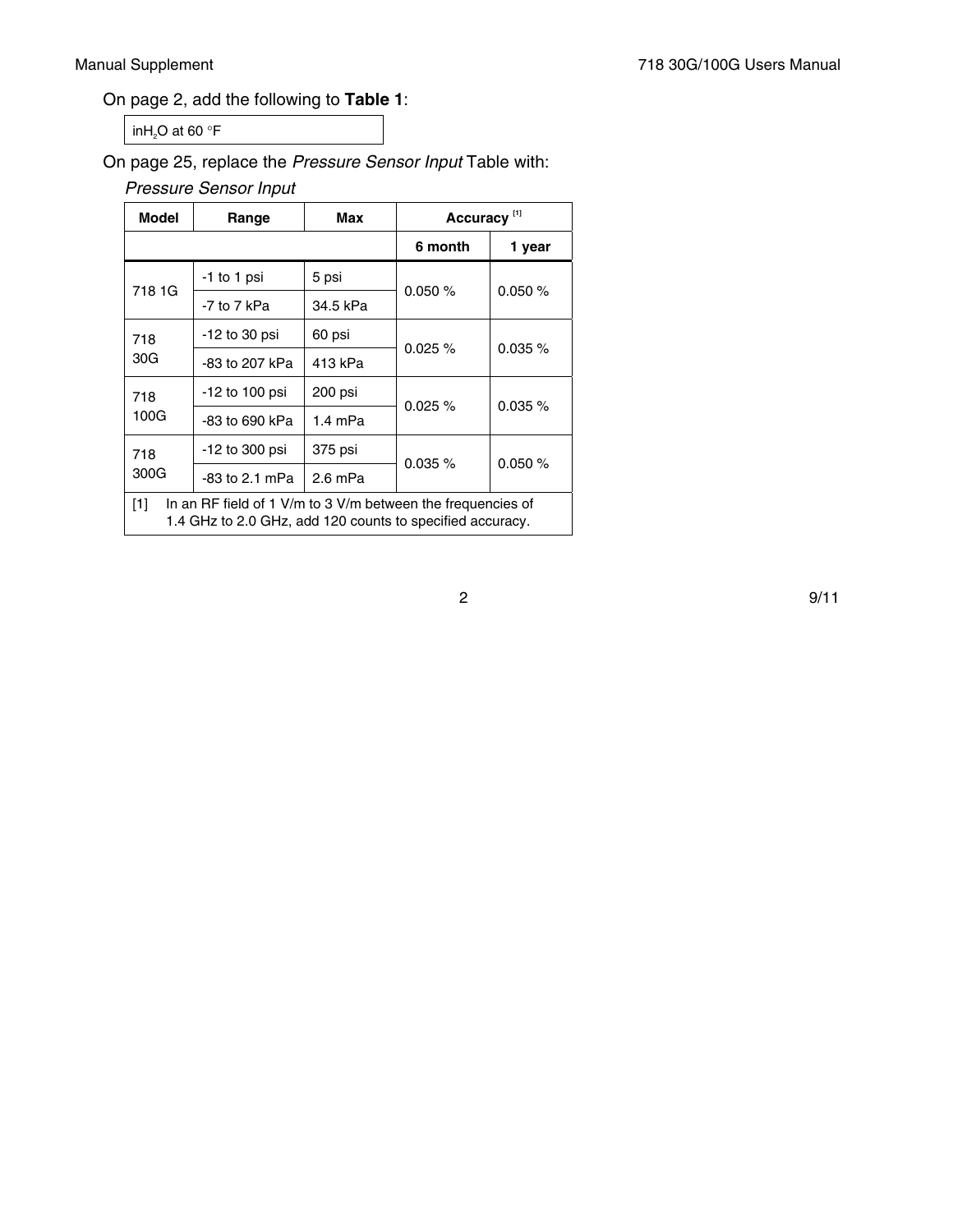#### **Change #5, 59845**

In the *Specification* section, add the following:

Specifications apply to the 718 Pressure Calibrators with firmware version 4.0 or greater. To verify the  $f$  firmware version, press and hold  $\frac{f}{f}$  and power on the Calibrator.